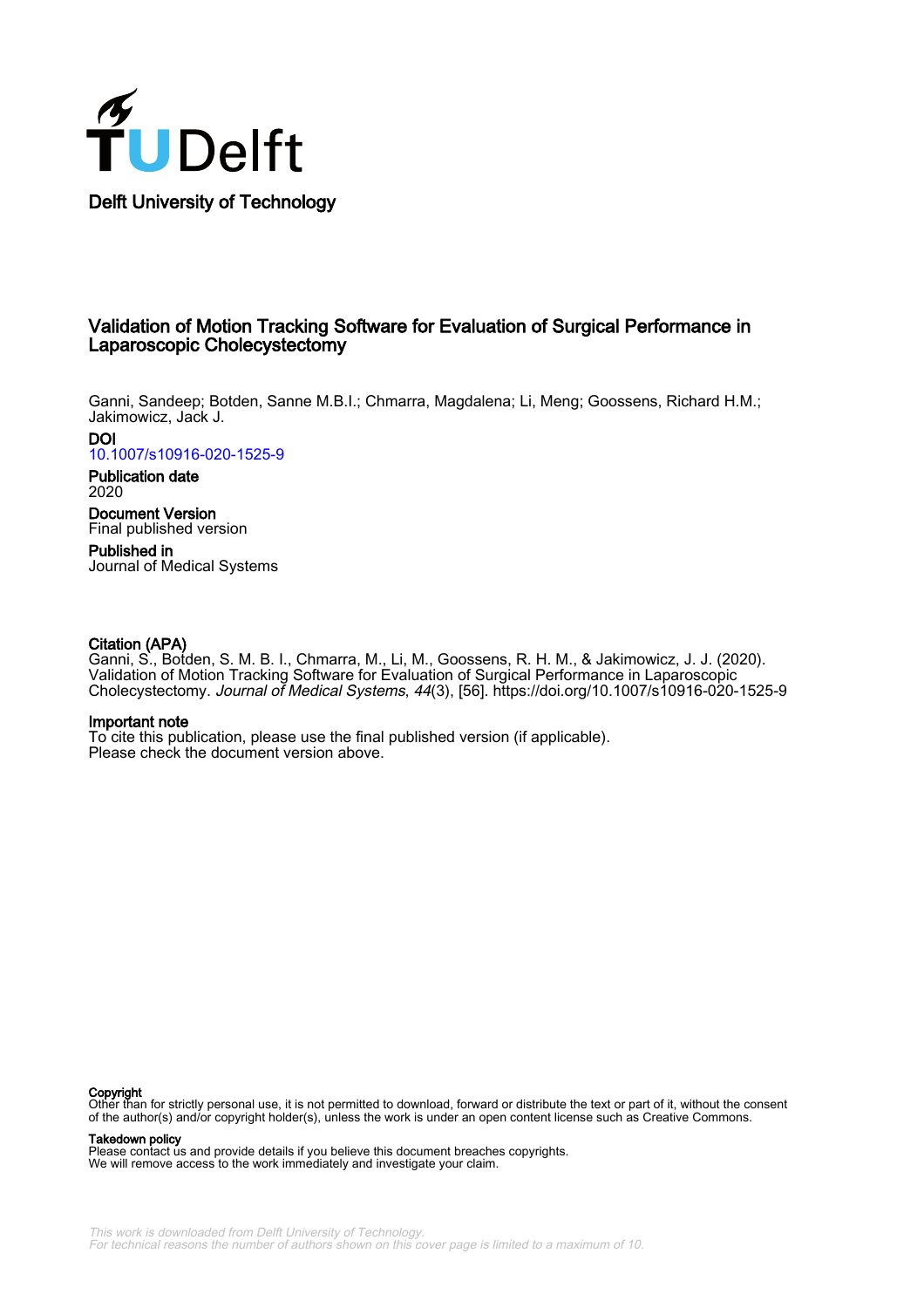#### EDUCATION & TRAINING



# Validation of Motion Tracking Software for Evaluation of Surgical Performance in Laparoscopic Cholecystectomy

Sandeep Ganni<sup>1,2,3</sup>  $\odot$  · Sanne M. B. I. Botden<sup>4</sup> · Magdalena Chmarra<sup>1</sup> · Meng Li<sup>1,3</sup> · Richard H. M. Goossens<sup>1</sup> · Jack J. Jakimowicz $1,3$ 

Received: 16 October 2019 /Accepted: 16 January 2020 C The Author(s) 2020

#### Abstract

Motion tracking software for assessing laparoscopic surgical proficiency has been proven to be effective in differentiating between expert and novice performances. However, with several indices that can be generated from the software, there is no set threshold that can be used to benchmark performances. The aim of this study was to identify the best possible algorithm that can be used to benchmark expert, intermediate and novice performances for objective evaluation of psychomotor skills. 12 video recordings of various surgeons were collected in a blinded fashion. Data from our previous study of 6 experts and 23 novices was also included in the analysis to determine thresholds for performance. Video recording were analyzed both by the Kinovea 0.8.15 software and a blinded expert observer using the CAT form. Multiple algorithms were tested to accurately identify expert and novice performances.  $\frac{1}{2} L + \frac{1}{3} A + \frac{1}{6} J$  scoring of path length, average movement and jerk index respectively resulted in identifying 23/24 performances. Comparing the algorithm to CAT assessment yielded in a linear regression coefficient  $R^2$  of 0.844. The value of motion tracking software in providing objective clinical evaluation and retrospective analysis is evident. Given the prospective use of this tool the algorithm developed in this study proves to be effective in benchmarking performances for psychomotor skills evaluation.

Keywords Motion tracking . Objective evaluation . Indices of performance . Laparoscopic skills training . Video-based assessment . Thresholds of performance

# Introduction

Training and assessment in laparoscopic surgery are increasingly moving towards more objective and criterion-based evaluation tools.  $[1-3]$  $[1-3]$  $[1-3]$  $[1-3]$  Box trainers with cameras, virtual and augmented reality simulators have facilitated in achieving objective evaluation of technical skills. [\[4](#page-5-0)–[7](#page-5-0)] Recent trends in

This article is part of the Topical Collection on Education & Training

 $\boxtimes$  Sandeep Ganni [s.ganni@tudelft.nl](mailto:s.ganni@tudelft.nl)

- <sup>1</sup> Delft University of Technology, Industrial Design Engineering, Medisign, Delft, The Netherlands
- <sup>2</sup> GSL Medical College, Department of Surgery, Rajahmundry, India
- <sup>3</sup> Catharina Hospital, Research and Education, Michelangelolaan 2, 5653 EJ Eindhoven, The Netherlands
- <sup>4</sup> Department of Pediatric Surgery, Radboudumc Amalia Children's Hospital, Nijmegen, the Netherlands

surgical training, such as self-directed learning and reflective practice, indicate a positive effect of repetitive and independent practice, which have been made possible with objective evaluation tools. [\[8](#page-5-0)–[10](#page-5-0)] Several objective criteria such as instrument movement, procedure time, and procedure specific risky maneuvers can be extracted from these simulators and serve as benchmarks for assessing the performance or selfassessment for progress monitoring. [[11](#page-5-0), [12\]](#page-5-0) However, the use of these objective criteria in the operating room to assess real surgical procedures is currently limited.

It has been proven by Yamaguchi et al. that motion tracking of the surgical instruments can objectively differentiate between expert and novice surgeons in a skills lab setting. This has been achieved using specialized instruments using motion trackers and cameras. [[13](#page-5-0)–[16\]](#page-5-0) We have previously used a motion tracking software which is independent of specialized equipment and instruments during the procedure and can be used for retrospective performance analysis using the video recording of the procedure. [[17\]](#page-5-0) In this previous study three indices were identified, namely 'path length', 'sudden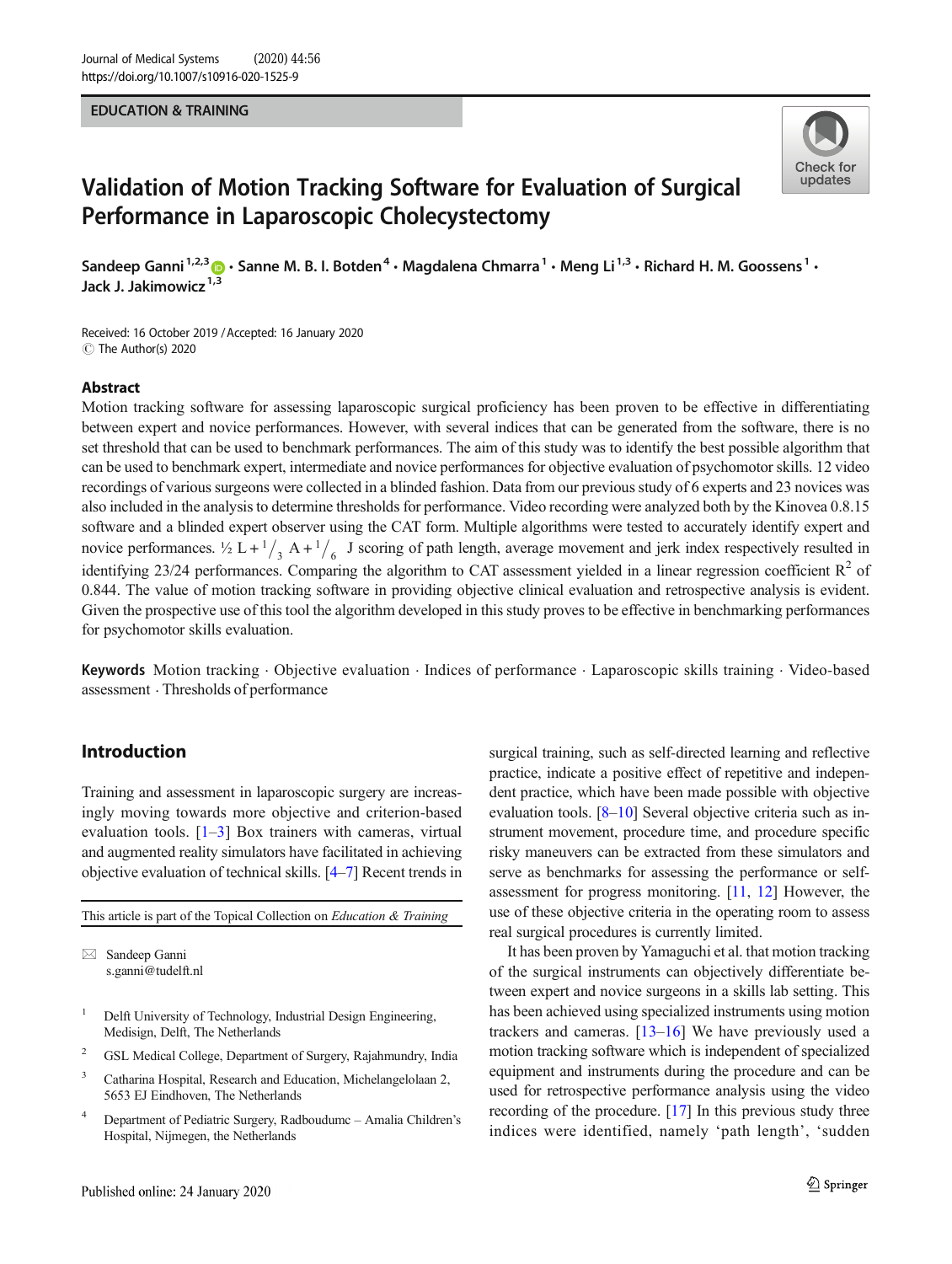<span id="page-2-0"></span>movements' and 'average movements', which could be extracted from the recorded videos classify expert and novice performances. These indices, however, were procedure specific and as such required a set of benchmarks to assess individual procedures.

Recent advances in image recognition and artificial intelligence (AI) have been proven effective in surgical skills evaluation. [\[18,](#page-5-0) [19](#page-5-0)] These systems are more task and procedure specific, because they evaluate the surgical skills required for laparoscopic knot tying, suturing or pelvic lymph node dissection. But, as with any laparoscopic surgery, skills are broadly categorized into cognitive and psychomotor skills. Cognitive skills as such are procedure specific and psychomotor skills are pan-procedural. Thus, the aim of this study is to develop a new set of benchmarks for psychomotor skills that scale between novice and expert performance and can be used in automated assessment tools.

# **Methods**

#### Protocol

To determine a good threshold for the algorithm, the data has to be categorized as shown in Table 1. To determine these thresholds, the data from our previous study [\[17\]](#page-5-0) was evaluated and recalculated. Three parameters were calculated: 'Path length' (L); 'Average distance' (A), which the instrument tip moved per time frame; and 'Number of extreme movements' (J), defined as more than 1.0 cm movement per frame. If the value of the parameter was above the expert median, a score of 1 was assigned, if it was below the novice median, a score of 0 was assigned. Scores between the two medians were assigned a score between 0 and 1, scaled linearly. Following, these scores were weighted using the following equation, to create a total performance score (p), ranging from 0 to 1:

 $w_l$ , wand $w_j$ , where  $w_l + w_a + w_j =$ <sup>1</sup>thus:

$$
w_l L + w_a A + w_j J = \rho \tag{1}
$$

The aim of this study was to calculate the best weightings to determine expertise in uncomplicated laparoscopic cholecystectomy procedure.

First the original participant data from our previous study was used to determine the expertise thresholds as described above. [\[17\]](#page-5-0) Following, a blinded evaluation of

Table 1 Ideal thresholding output from the algorithm

| Threshold    | Category | Procedures performed   |
|--------------|----------|------------------------|
| $p > = 2/3$  | Expert   | 200 or more procedures |
| $p \leq 1/3$ | Novice   | 10 or fewer procedures |

twelve new videos was performed by both the tracking system and the Competency Assessment Tool (CAT) for laparoscopic cholecystectomy by a blinded assessor to correlate the data. The videos were rated with the new weighting equation and evaluation for a significant correlation. These results were then compared to the previously recorded experience of the surgeon or surgical resident performing the procedure to determine whether the algorithm had correctly identified their level of psychomotor skills expertise.

# Participants

This study uses data from the six 'experts' (>200 laparoscopic procedures performed) and 23 'novices' (<10 laparoscopic procedures performed but with a surgical background) in our previous study, to create thresholds for expertise. [[17\]](#page-5-0) These thresholds were then tested on an additional twelve blinded video recordings of six surgeons and six surgical residents, conducting an uncomplicated laparoscopic cholecystectomy procedure at the Catharina Hospital, Eindhoven, The Netherlands. This was to assess, by blinded trial, the ability of this thresholding algorithm in determining the psychomotor skills demonstrated in the procedure. All participants gave their consent for the video recording of the procedures used in this study and hospital ethics committee approval was obtained.

## Data extraction and statistics

The tracking data of the instrument movements during the surgical procedure was extracted from the recorded videos using Kinovea 0.8.15 software. Both the thresholding calculations and extracted data were analyzed, including linear regression analysis, using MATLAB (R16b).

# **Results**

### Threshold Determined

Data from the tracking software was processed using the thresholding function and Equation described in the methods section, various weightings were evaluated and compared to the correct categorization to identify the best assessment algorithm (Table [2\)](#page-3-0).

Set 5 resulted in the most correctly categorized videos, which concluded in the following Algorithm:

Assessment score (0–1): Score =  $\frac{1}{2} L + \frac{1}{3} A + \frac{1}{6} J$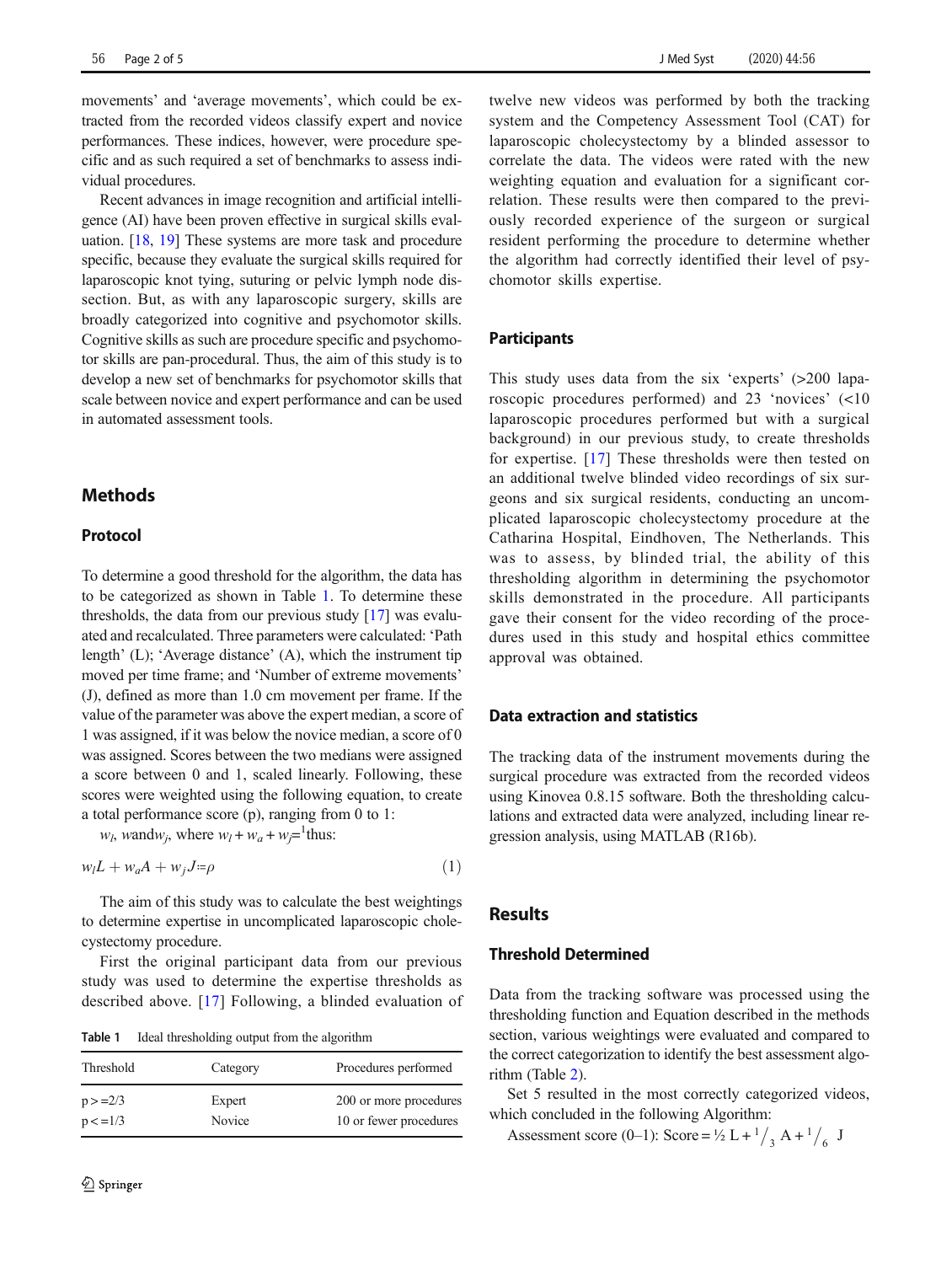| Set            | Path length (L) | Average distance (A) | Extreme movements (J) | Correctly Identified |
|----------------|-----------------|----------------------|-----------------------|----------------------|
|                | 1/3             | 1/3                  | 1/3                   | 20/24                |
| 2              | 1/3             | 1/6                  | 1/2                   | 18/24                |
| 3              | 1/3             | 1/2                  | 1/6                   | 19/24                |
| $\overline{4}$ | 1/6             | 1/3                  | 1/2                   | 15/24                |
| 5              | 1/2             | 1/3                  | 1/6                   | 23/24                |
| 6              | 1/6             | 1/2                  | 1/3                   | 18/24                |
| $\overline{7}$ | 1/2             | 1/6                  | 1/3                   | 21/24                |

<span id="page-3-0"></span>Table 2 The values of the weighting parameters for the thresholding and the corresponding number of correctly identified experts and novices

#### Validity of assessment algorithm

Twelve videos were analyzed using the new algorithm with the tracking system and scored using the CAT form by a blinded expert assessor. The thresholding algorithm categorized the twelve videos as five experts, five intermediates and two novices. The expert-assigned CAT scores support this ordering as shown in Table 3. Upon unblinding the data, all the videos identified as expert videos were indeed performed by experienced surgeons and had the top four CAT scores. The other videos evaluated were in fact performances of surgical residents with an intermediate or novice level. Those identified as novices by the algorithm scored the lowest CAT score assigned by the expert assessor. One surgeon was identified as intermediate according to the algorithm, but also scored the lowest CAT score of the surgeons and had a very high jerk index.

#### Significance level

The CAT Tool is a comprehensive assessment tool that assesses performance across the three tasks in laparoscopic cholecystectomy in exposure of the cystic duct and artery, cystic pedicle dissection and resection of the gallbladder. [\[20](#page-5-0)] These tasks are further evaluated across different indices such as usage of instruments, handling of tissue, errors occurred and the end-product. For this study, we only considered the scoring across the usage of instruments and handling of tissue as they determine the psychomotor skills. Figure [1](#page-4-0) depicts the linear regression curve plotted using the CAT score and the algorithm yielding a coefficient  $R^2$  of 0.844.

#### Performance scoring

Scoring systems provide reference for ideal performance and serve as an indicator for measuring learning curve progression and consistency in performance. Upon analysis of the results from the algorithm and correlation with the CAT we propose the following range of scores as derived when using the algorithm for assessing psychomotor skills in laparoscopic cholecystectomy:

Expert performance: 0.65 and above Intermediate performance: 0.35–0.65 Novice performance: 0.35 and below

| Table 3 The weighted score is the score calculated using the data extracted for the video and the thresholding equation, performance algorithm |  |  |  |
|------------------------------------------------------------------------------------------------------------------------------------------------|--|--|--|
|                                                                                                                                                |  |  |  |

| Video          | Score performance algorithm | Category Identified by thresholds | CAT Score | Actual video category |
|----------------|-----------------------------|-----------------------------------|-----------|-----------------------|
| $\mathbf{1}$   | 1.00                        | Expert                            | 21        | Surgeon               |
| 2              | 1.00                        | Expert                            | 22        | Surgeon               |
| 3              | 1.00                        | Expert                            | 20        | Surgeon               |
| 4              | 0.86                        | Expert                            | 19        | Surgeon               |
| 5              | 0.67                        | Expert                            | 20        | Surgeon               |
| 6              | 0.63                        | Intermediate                      | 19        | Surgeon               |
| $\overline{7}$ | 0.54                        | Intermediate                      | 17        | Resident              |
| 8              | 0.41                        | Intermediate                      | 14        | Resident              |
| 9              | 0.36                        | Intermediate                      | 14        | Resident              |
| 10             | 0.35                        | Intermediate                      | 13        | Resident              |
| 11             | 0.09                        | Novice                            | 14        | Resident              |
| 12             | 0.00                        | Novice                            | 13        | Resident              |

Along with the category that this score yields (from Table [1\)](#page-2-0). The Expert CAT score for that video is also shown and whether the video was, in fact, performed by an experienced surgeon or a student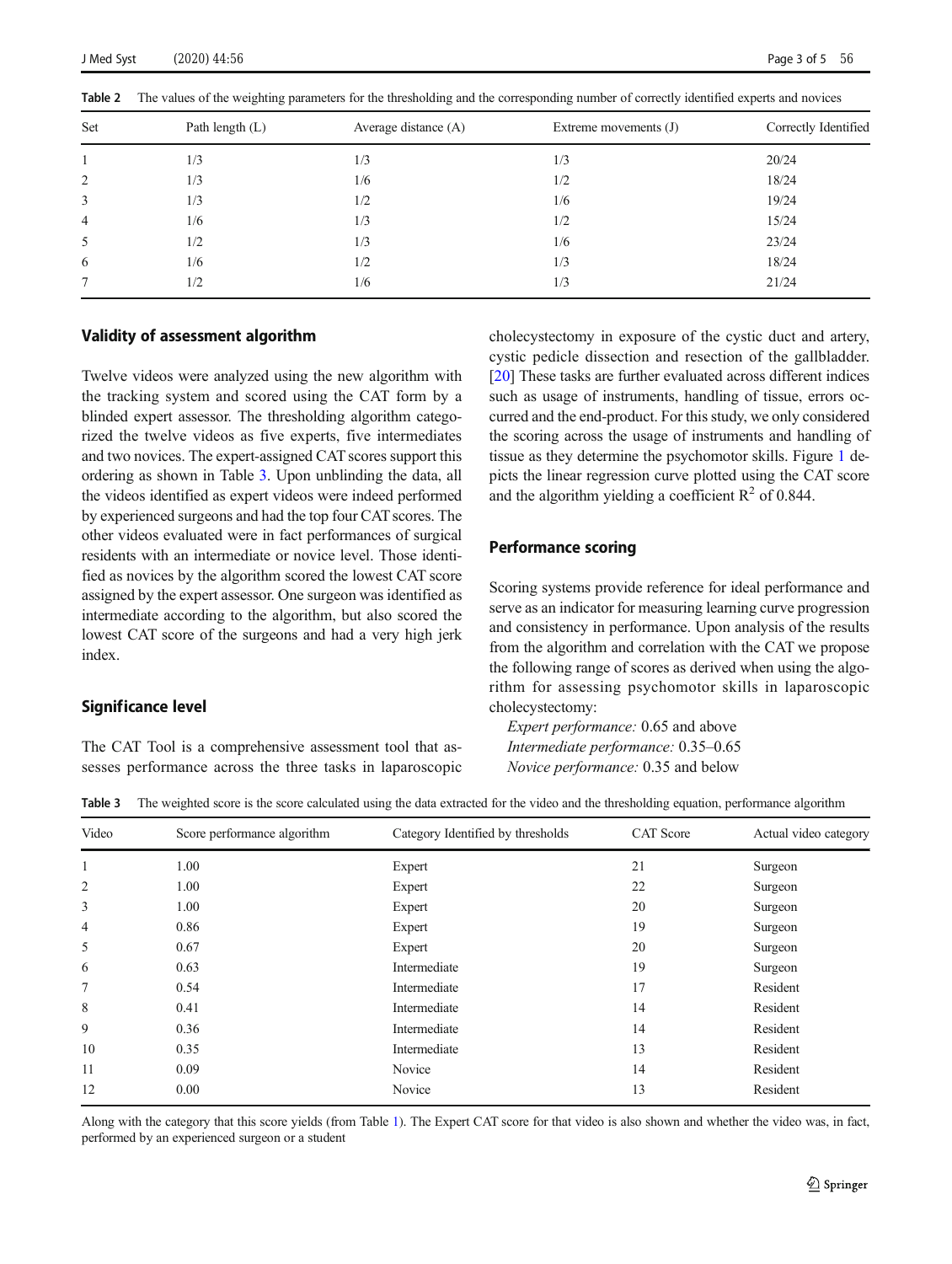<span id="page-4-0"></span>

Fig. 1 Plot of Weighted score of videos, p vs expert-assessed CAT score. The linear trendline has a regression coefficient of determination  $(R^2)$  of 0.844

# **Discussion**

Traditionally assessing surgical skills requires expert assessment through standardized validated tools such as the Competency Assessment Tool (CAT) and Objective Structured Assessment of Technical Skills (OSATS) [\[20](#page-5-0)–[22\]](#page-5-0). Objective evaluation of laparoscopic skills using motion analysis has been limited to VR simulators and robotic surgery [\[23\]](#page-5-0). The transfer of these evaluation criteria to clinical laparoscopic surgery has been limited by the use of additional equipment and costs [\[24\]](#page-5-0).

Computer vision techniques and AI have shown promising results in identifying procedure specific evaluations [[18](#page-5-0), [19\]](#page-5-0). Their strengths lie in detecting cognitive and clinical skills in addition to error recognition. AI can also effectively segment procedural steps for easy access and indexing for future reference [\[25\]](#page-5-0). However, these systems do not identify psychomotor skills that can be applied pan procedurally which can serve as an important indicator for learning curve monitoring in the clinical context.

Based on our previous study on the feasibility of the Kinovea software [[17](#page-5-0)], the thresholds for the expertise levels were determined using results therefrom. This study was procedure-specific using uncomplicated laparoscopic cholecystectomy in the clinical setting. The thresholds were set based on a new algorithm, which was validated by comparing it with both objective expert assessors ( $p = 0.01$ ,  $R^2 = 0.844$ ). Overall, the current threshold algorithm seems to provide a potential objective assessment tool for psychomotor skills evaluation. The algorithm is weighted on the importance of each of the indices identified and the rate in which these make up the expertise of the performance.

However, this study has shown the potential value of the Kinovea tracking software to rapidly evaluate one's psychomotor skills automatically of a laparoscopic procedure, retrospectively, without the need for additional equipment during

the procedure. Moreover, because the scoring is by assessing surgical videos retrospectively, there is no need for the use of other equipment or the stress of being watched by an assessor. Surgical trainees in a skills lab setting are used to objective metric scores as part of their self-improvement on VR and AR simulators and this new assessment method could be developed to act as a bridge to clinical settings; having value in both self-assessments, for improving the learning curve and as a tool for measuring psychomotor skills.

#### Limitations

Whilst the algorithm presents a promising first step towards bridging the gap between true objective evaluation from the skills lab to the operating theatre, the current calculations used in this study are limited in their application to assessing psychomotor skills required for laparoscopic cholecystectomy. Furthermore, as they represent a broad average of movement, these indices do not currently provide an indication of errors or potential errors. However, in combination with computer vision techniques and AI that are proven to recognize procedure and task specific errors based on image recognition, this algorithm could in the future be developed to serve in providing a more comprehensive evaluation of laparoscopic skills, similar to that of VR simulators, in a clinical setting. Furthermore, with the new insights of this study in the categorization of the importance of performance indices, it could be transferred to other laparoscopic procedures.

# Conclusion

The value of motion tracking software in providing objective clinical evaluation and retrospective analysis is evident. Given the prospective use of this tool the algorithm developed in this study proves to be effective in benchmarking performances for psychomotor evaluation of laparoscopic skills.

#### Compliance with Ethical Standards

Disclosures Sandeep Ganni, Sanne MBI Botden, Magdalena K. Chmarra, Meng Li, Richard HM Goossens and Jack J. Jakimowicz have no conflicts of interest or financial ties to disclose.

Open Access This article is licensed under a Creative Commons Attribution 4.0 International License, which permits use, sharing, adaptation, distribution and reproduction in any medium or format, as long as you give appropriate credit to the original author(s) and the source, provide a link to the Creative Commons licence, and indicate if changes were made. The images or other third party material in this article are included in the article's Creative Commons licence, unless indicated otherwise in a credit line to the material. If material is not included in the article's Creative Commons licence and your intended use is not permitted by statutory regulation or exceeds the permitted use, you will need to obtain permission directly from the copyright holder. To view a copy of this licence, visit http://creativecommons.org/licenses/by/4.0/.